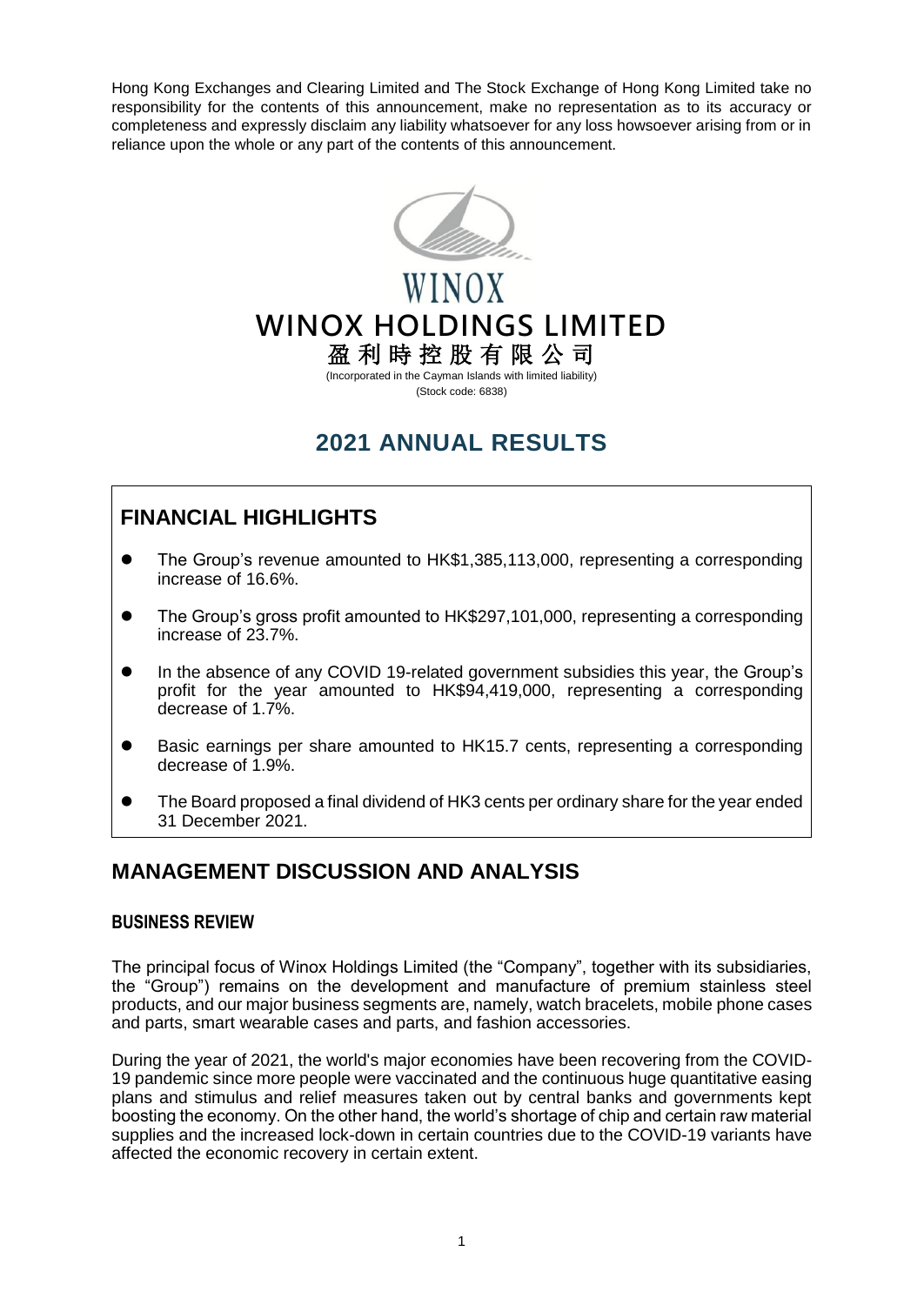The recovery of the world's major economies in 2021 has brought back the world's demand of luxury goods. The revenue of our watch bracelets and fashion accessories for the year ended 31 December 2021 bounced back and increased by 78.0% and 55.6% respectively as compared to last year.

Due to some interruptions to the supply chain and the decrease in demand of a product of our major customer due to change of their product specifications, the revenue of our mobile phone cases and parts for the year ended 31 December 2021 decreased by 12.8% as compared to last year. We have already input additional resources to further strengthen our services to our major customer striving for more orders on other existing products that we are currently producing and future orders of products that are under development by our major customer.

Due to shortage of chip, the new models of our major client's products were finally launched to the markets in the second half of 2021, which helped to catch up the revenue of our smart wearable cases and parts in some extent for the full year ended 31 December 2021 by an increase of 31.9% as compared to last year. Although the shortage of chip supply is expected to be continue in 2022, we are still confident in the business development of this segment in the coming future.

The foundation works for the construction of the new factory building which is adjacent to our existing production plants in Dongguan was started in the fourth quarter of 2021 and the new factory is expected to be completed by phases starting from early 2023. In October 2021, we have entered into a term loan facilities with our banker in a principal amount of HK\$150,000,000 for the construction of the new factory.

#### **FINANCIAL REVIEW**

#### **Revenue**

For the year ended 31 December 2021, the Group's revenue increased satisfactorily by 16.6% to HK\$1,385,113,000 (2020: HK\$1,187,440,000) as compared to last year. Revenue attributable to watch bracelets, mobile phone cases and parts, smart wearable cases and parts, and fashion accessories were 27.2%, 40.9%, 26.1% and 5.8% respectively (2020: 17.8%, 54.8%, 23.1% and 4.3%).

During the year, the Group's revenue of watch bracelets reported an increase of 78.0% to HK\$376,687,000 (2020: HK\$211,621,000) as compared to last year.

During the year, revenue of mobile phone cases and parts was HK\$567,465,000 (2020: HK\$650,760,000), representing a decrease of 12.8% as compared to last year.

Revenue of smart wearable cases and parts for the year recorded an increase of 31.9% to HK\$361,196,000 (2020: HK\$273,801,000).

Revenue of fashion accessories for the year recorded an increase of 55.6% to HK\$79,765,000 (2020: HK\$51,258,000).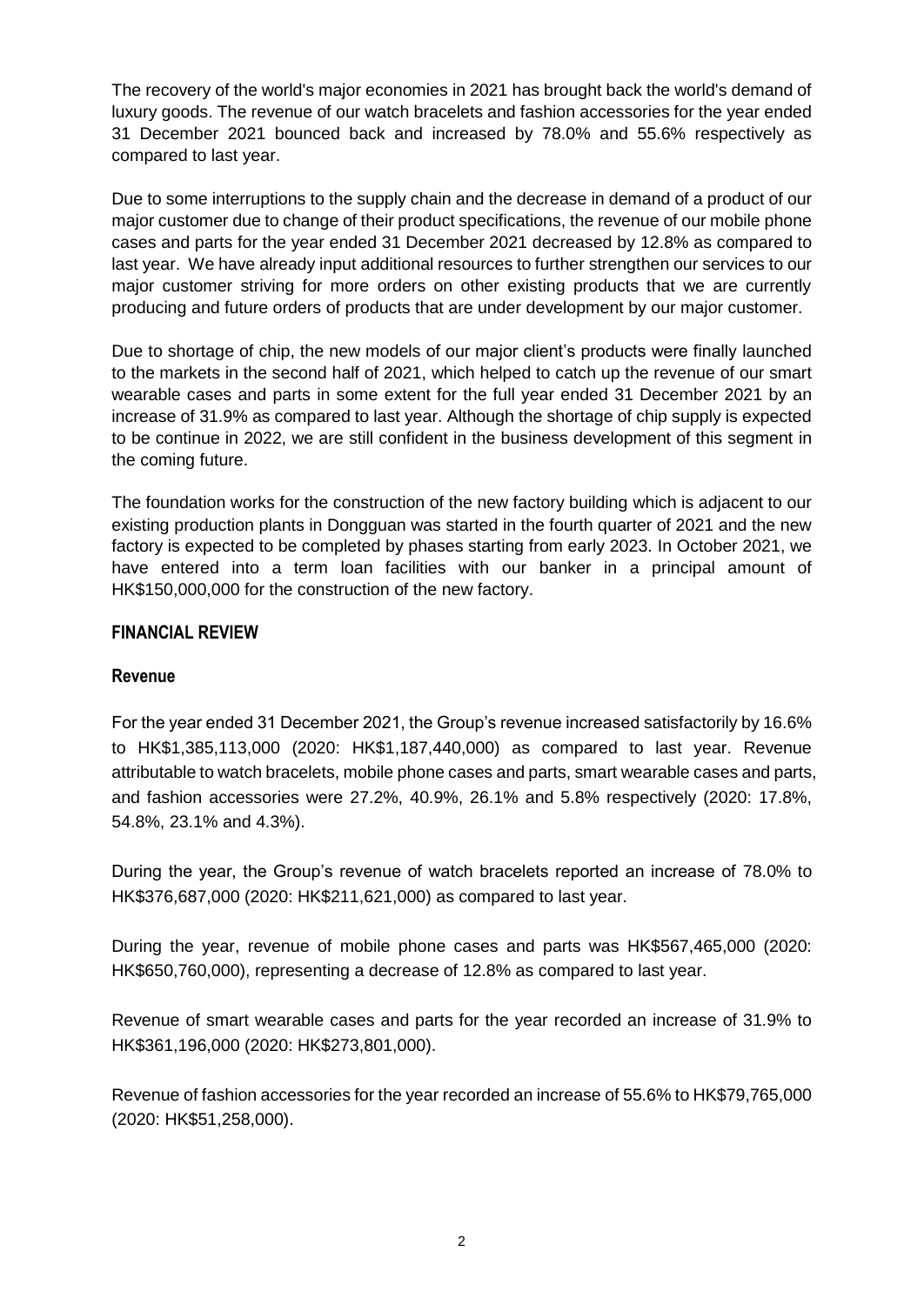## **Profit**

Gross profit for the year increased by 23.7% to HK\$297,101,000 (2020: HK\$240,161,000) as compared to last year. The increase in gross profit was mainly due to the increase in the Group's revenue and the change in product mix. Gross profit margin for the year increased by 1.2 percentage points to 21.4% (2020: 20.2%).

Profit for the year decreased by 1.7% to HK\$94,419,000 (2020: HK\$96,085,000) and basic earnings per share for the year decreased by 1.9% to HK15.7 cents (2020: HK16.0 cents (restated)).

## **Cost of Sales**

Cost of sales included costs of production materials and labour, and manufacturing overhead and other costs. The following table sets forth the breakdown of the cost of sales for the year ended 31 December 2021:

|                                        | 2021            | 2020     |
|----------------------------------------|-----------------|----------|
|                                        | <b>HK\$'000</b> | HK\$'000 |
| Direct materials costs                 | 591,960         | 540,837  |
| Direct labour costs                    | 363,624         | 298,054  |
| Manufacturing overhead and other costs | 132,428         | 108,388  |
|                                        | 1,088,012       | 947,279  |

For the year ended 31 December 2021, direct materials costs accounted for about 54.4% (2020: 57.1%) of the total cost of sales.

Direct labour costs, and manufacturing overhead and other costs accounted for about 33.4% and 12.2% (2020: 31.5% and 11.4%) of the total cost of sales respectively.

### **Other Income**

Other income for the year amounted to HK\$8,736,000 (2020: HK\$21,764,000), representing a decrease of 59.9% as compared to last year. There was COVID-19 related subsidy and employment stabilisation subsidy amounting to HK\$8,775,000 granted last year and no such income was received this year.

### **Other Losses**

Other losses for the year amounted to HK\$6,557,000 (2020: HK\$17,172,000). The decrease was mainly due to the decrease in net foreign exchange loss causing by appreciation of Renminbi during the year.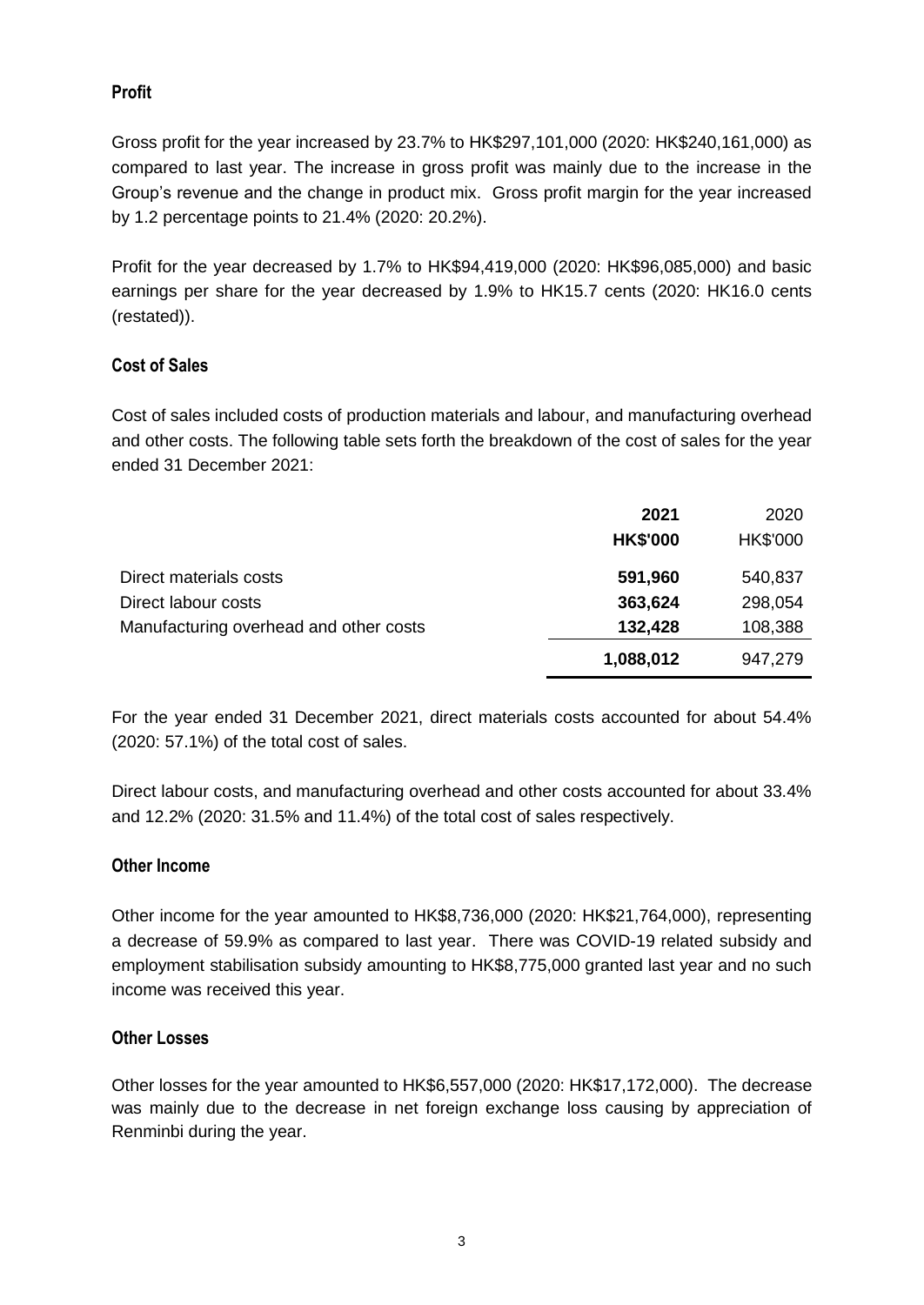## **Expenses**

Selling and distribution costs increased by 86.6% to HK\$24,899,000 for the year as compared to HK\$13,344,000 for last year, which was in line with the increase in revenue of watch bracelets.

Administrative expenses increased by 37.7% to HK\$161,820,000 (2020: HK\$117,494,000) for the year as compared to last year. The increase was mainly due to the increase in salaries and research and development costs, appreciation of Renminbi and no more COVID-19 related waiver of social security payments this year.

During the year, finance costs amounted to HK\$4,735,000 (2020: HK\$4,284,000), representing an increase of 10.5% as compared to last year which was mainly due to the increase in bank borrowings.

### **Taxation**

### Hong Kong Profits Tax

Under the two-tiered profits tax rates regime, the first HK\$2 million of assessable profits of a qualifying group entity will be taxed at 8.25%, and assessable profits above HK\$2 million will be taxed at 16.5%. The profits of group entities not qualifying for the two-tiered profits tax rates regime will continue to be taxed at a flat rate of 16.5%. Hong Kong Profits Tax is calculated at 16.5% on the estimated assessable profit for both years.

### PRC Enterprise Income Tax (the "EIT")

Under the Law of the PRC on EIT ("EIT Law") and Implementation Regulation of the EIT Law, the tax rate of group entities in the PRC is 25%. Certain PRC subsidiaries of the Group were awarded the High and New Technology Enterprise ("HNTE") certificate in prior years and eligible to a tax rate of 15% for 3 years until 31 December 2022. The recognition as a HNTE is subject to review every three years by the relevant government bodies.

According to relevant laws and regulations promulgated by the State Administration of Tax of the PRC effective from 2008 onwards, enterprises engaging in research and development activities are entitled to claim 200% (2020: 175%) of their qualified research and development expenses so incurred as tax deductible expenses when determining their assessable profits for the year ("Super Deduction"). The Group has made its best estimate for the Super Deduction to be claimed for the subsidiaries in ascertaining their assessable profits for the year.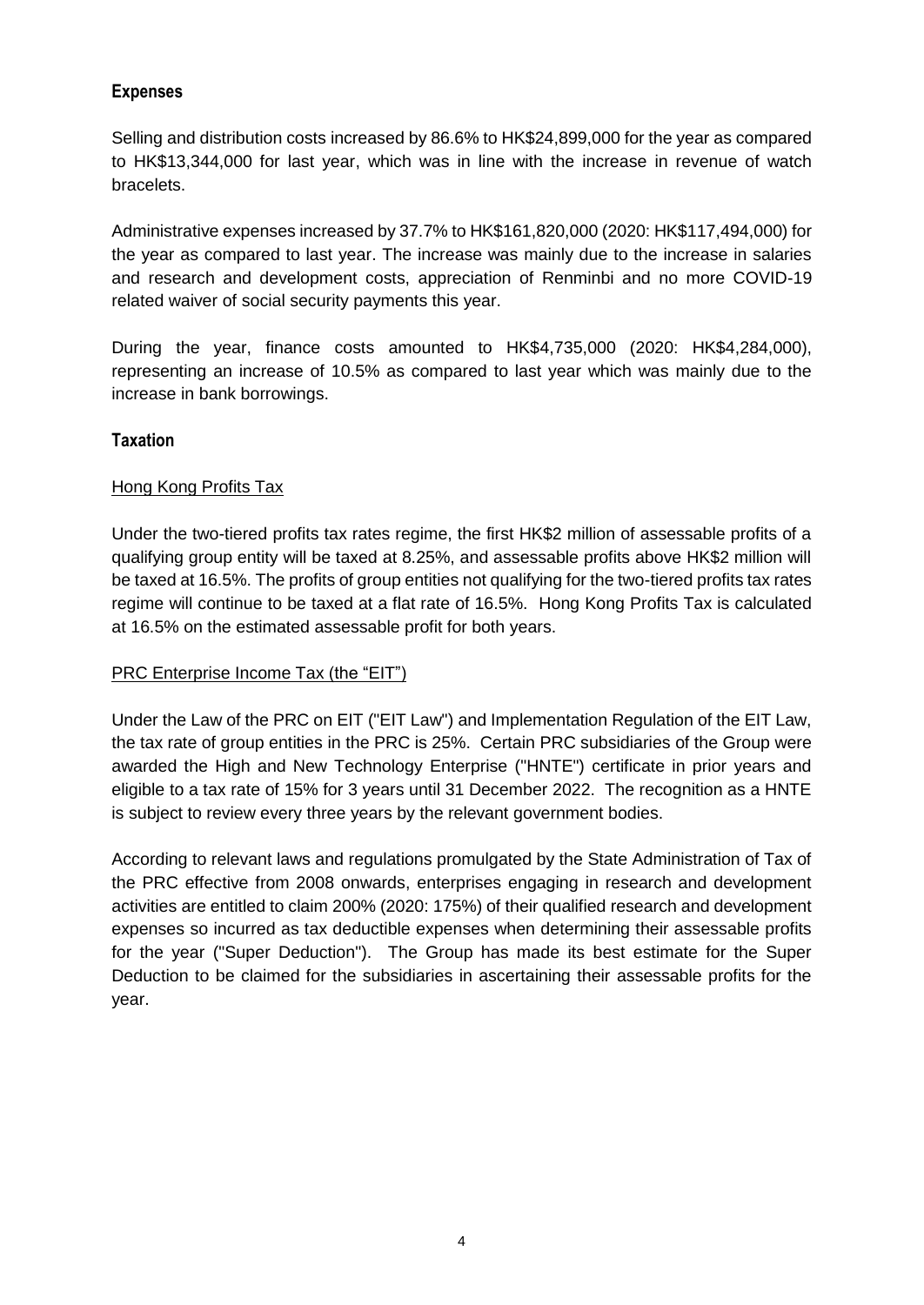#### **Inventories**

|                  | 2021            | 2020     |
|------------------|-----------------|----------|
|                  | <b>HK\$'000</b> | HK\$'000 |
| Raw materials    | 14,931          | 17,438   |
| Work in progress | 94,487          | 67,809   |
| Finished goods   | 25,252          | 32,828   |
|                  | 134,670         | 118,075  |

As at 31 December 2021, the Group recorded an inventory balance of HK\$134,670,000 (31 December 2020: HK\$118,075,000), representing an increase of 14.1% which was mainly due to the increase in work in progress at the end of the year. The inventory turnover of the Group for year ended 31 December 2021 was 42.4 days as compared to 48.6 days for the year ended 31 December 2020.

### **Trade Receivables**

As at 31 December 2021, trade receivables of the Group amounted to HK\$358,855,000 (31 December 2020: HK\$251,950,000). The credit periods granted to our customers were considered on individual basis ranging from 30 days to 90 days. Generally, no credit would be granted to customers which are new, short-term and placing orders in immaterial scale. As most of our customers were internationally renowned brand owners, we considered we were exposed to relatively minimal default risk. As at 15 March 2022, approximately HK\$343,117,000 of the gross carrying amount of trade receivables as at 31 December 2021 has been received. The trade receivables turnover of the Group for the year ended 31 December 2021 was 80.5 days (for the year ended 31 December 2020: 79.5 days).

### **Trade Payables**

As at 31 December 2021, the trade payables of the Group amounted to HK\$251,627,000 (31 December 2020: HK\$193,759,000). The trade payables were primarily related to the purchase of raw materials from suppliers with credit periods ranging from 30 days to 90 days. The trade payables turnover of the Group for the year ended 31 December 2021 was 74.7 days (for the year ended 31 December 2020: 70.9 days).

### **Liquidity, Indebtedness and Charges on Assets**

During the year, the Group maintained a satisfactory liquidity level. As at 31 December 2021, net current assets of the Group was HK\$306,373,000 (31 December 2020: HK\$269,173,000). Besides, the Group had cash and bank balances of HK\$207,002,000 (31 December 2020: HK\$174,638,000), of which 38.6% was in Hong Kong dollars, 52.8% was in Renminbi, 8.5% was in United States dollars, and 0.1% was in Euro and other currencies.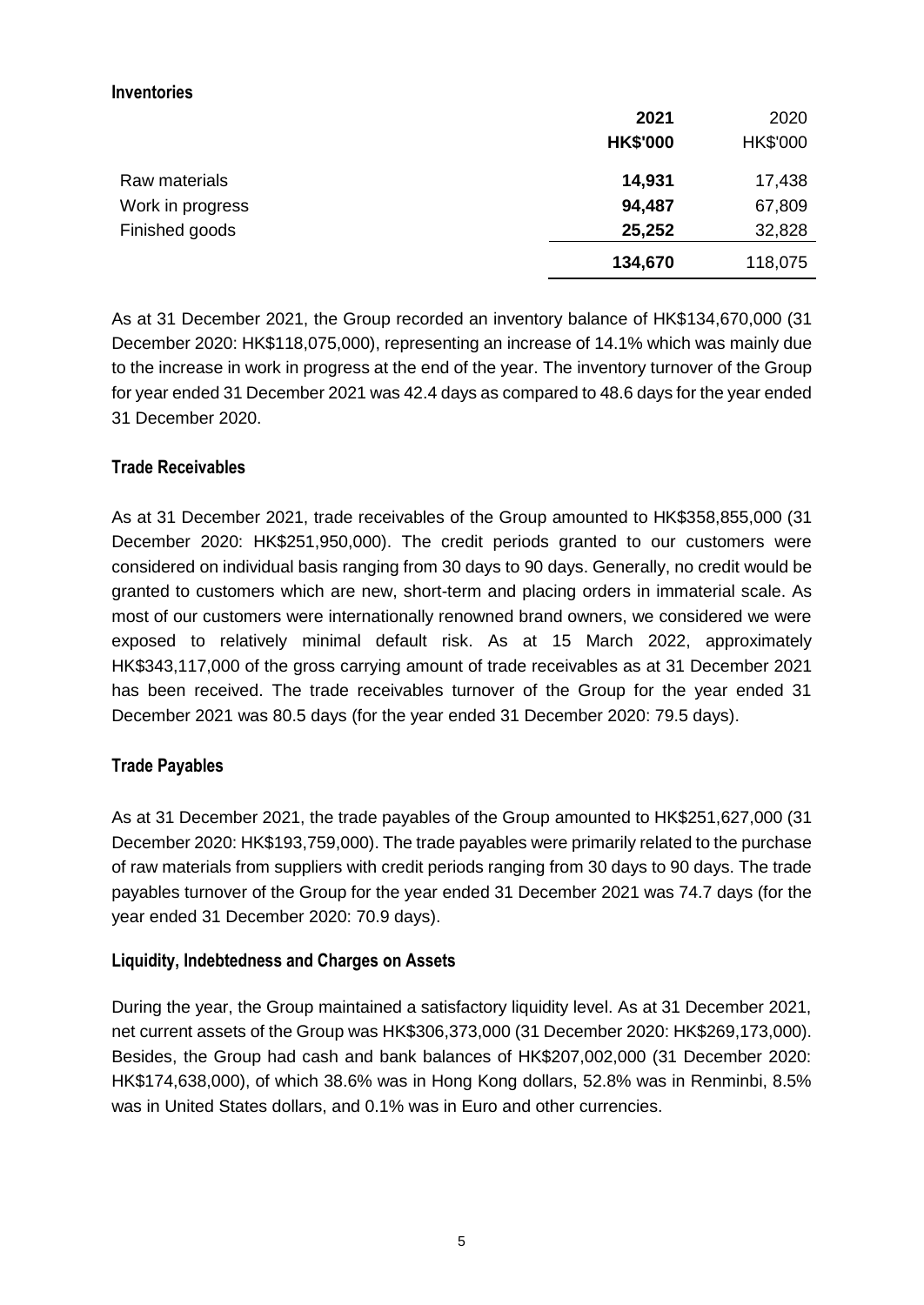As at 31 December 2021, the Group's outstanding bank borrowings totalled HK\$258,234,000 (31 December 2020: HK\$72,493,000), of which 22.2% was in Hong Kong dollars and 77.8% was in Renminbi. The increase in bank borrowings was mainly due to the loans raised related to bills discounted with recourse. 49.2% of such outstanding bank borrowings were arranged on floating rate basis and the balance of 50.8% were at fixed rate basis. According to Hong Kong Accounting Standards, the Group classified the bank borrowings contained repayment on demand clause as current liabilities in the consolidated statement of financial position as at 31 December 2021. All bank borrowings as at 31 December 2021 were classified under current liabilities. According to the repayment schedule, HK\$216,384,000 was repayable within one year and the balance of HK\$41,850,000 was repayable after one year.

Part of the bank borrowings was secured by certain of the Group's assets with an aggregate carrying value of HK\$42,336,000 as at 31 December 2021. The charged assets included a piece of land in Dongguan where our factory situated and certain properties constructed thereon, and the deposits for one keyman life insurance policy. The banking facilities to the Company's wholly-owned subsidiaries were also secured by corporate guarantees in favour of the bank from the Company.

As at 31 December 2021, the total unutilised banking facilities available to the Group amounted to HK\$175,566,000 (2020: HK\$91,002,000).

As at 31 December 2021, the Group's gearing ratio was 0.16 (31 December 2020: 0.06), which was calculated on the basis of total borrowings over total assets of the Group.

#### **Treasury**

The Group adopted conservative treasury policies in cash and financial management for the year. Cash was generally placed in short-term deposits. The Group's liquidity and financing requirements were reviewed regularly.

For the year ended 31 December 2021, the Group's revenue was denominated in Hong Kong dollars, Renminbi and United States dollars, contributing to 29.9%, 25.9% and 44.2% of the total revenue respectively (2020: 21.4%, 20.8% and 57.8%).

The expenses of the Group for the year were mainly denominated in Renminbi, as the Group's production plants were located in the PRC and the labour costs and manufacturing overhead were mainly denominated in Renminbi. The appreciation and depreciation of Renminbi might affect the overall production costs of the Group.

Hong Kong dollars was pegged with United States dollars, the Directors considered the Group was exposed to limited risk in this aspect.

The Group did not use any financial instruments for hedging purposes during the year and the Group did not have any hedging instruments as at 31 December 2021. We would continue to monitor closely the exchange rate risk arising from the Group's existing operations and new investments in future. We would implement the necessary hedging arrangement to mitigate any significant foreign exchange risk when and if appropriate.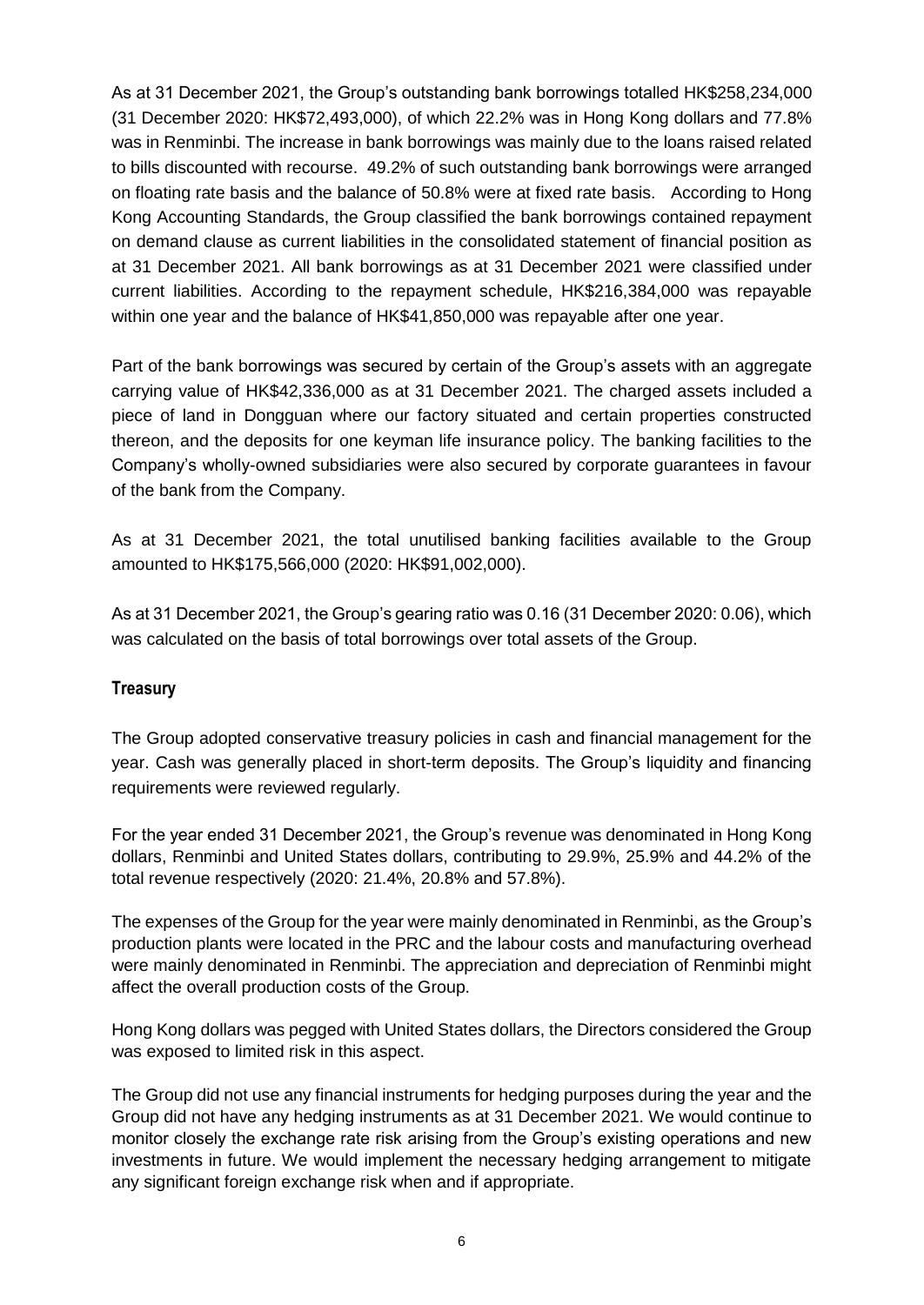## **Capital Commitments**

Capital expenditure contracted for but not yet provided by the Group as at 31 December 2021 was HK\$30,100,000 (31 December 2020: HK\$21,988,000), which was mainly related to the acquisition of property, plant and equipment, and land use rights.

## **Contingent Liabilities**

As at 31 December 2021, save for the granting of corporate guarantees by the Company to its wholly-owned subsidiaries as described above, the Group did not have any other significant contingent liabilities.

## **Employment and Remuneration Policy**

As at 31 December 2021, the total number of employees of the Group was 4,022 (2020: 3,873). During the year, staff costs (including Directors' emoluments) amounted to HK\$456,323,000 (2020: HK\$365,185,000). Remuneration of the employees which included salary and discretionary bonus was based on the Group's results and individual performance. Medical and retirement benefits schemes were made available to all levels of personnel.

The Company had adopted a share option scheme to incentivise the senior management and employees of the Group. During the year ended 31 December 2021, no option was granted by the Company pursuant to the share option scheme.

## **OUTLOOK**

Entering into 2022, the continuous of the COVID-19 pandemic, the escalating inflation, the growing geopolitical tensions and the US Federal started the tapering plan and interest rate hike have put the sustainability of the recovery of the world economy into uncertain. Although there are still uncertainties and challenges lying ahead, the Group is cautiously optimistic in 2022. On top of the Group's focus on growing revenue, ensuring consistent and sustainable long-term profitability remains a top priority. We are committed to improving our operation efficiency and will make the best use of our resources to enhance our profitability for the purpose of achieving the sustainable growth of the Group.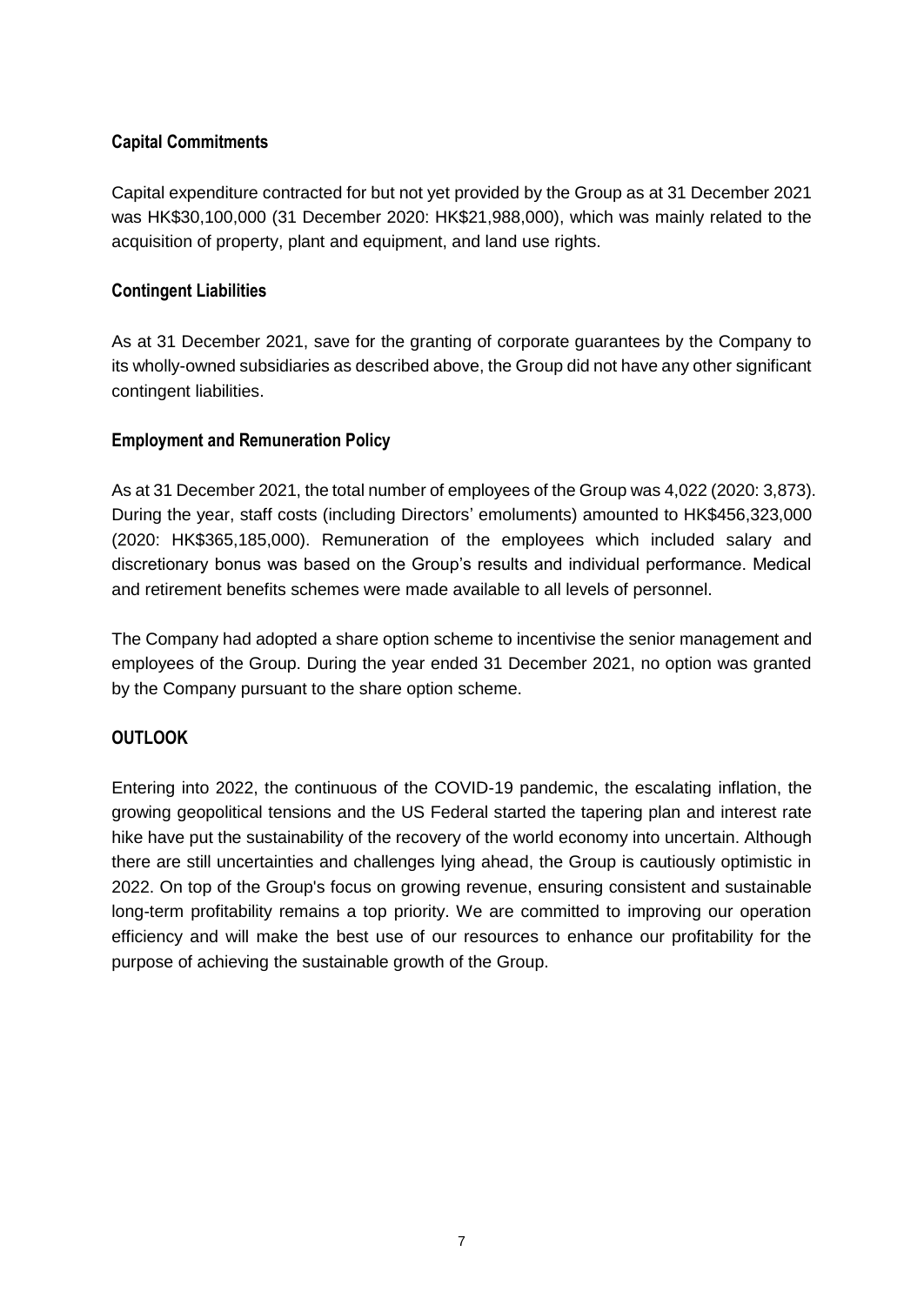## **CONSOLIDATED STATEMENT OF PROFIT OR LOSS AND OTHER COMPREHENSIVE INCOME**

For the year ended 31 December 2021

|                                                                                                                                                                          |                | 2021            | 2020                       |
|--------------------------------------------------------------------------------------------------------------------------------------------------------------------------|----------------|-----------------|----------------------------|
|                                                                                                                                                                          | <b>Notes</b>   | <b>HK\$'000</b> | HK\$'000                   |
| Revenue                                                                                                                                                                  | 3              | 1,385,113       | 1,187,440                  |
| Cost of sales                                                                                                                                                            |                | (1,088,012)     | (947, 279)                 |
| Gross profit                                                                                                                                                             |                | 297,101         | 240,161                    |
| Other income                                                                                                                                                             |                | 8,736           | 21,764                     |
| Other gains and losses                                                                                                                                                   |                | (6, 557)        | (17, 172)                  |
| Impairment losses on financial<br>assets                                                                                                                                 |                | (2,024)         |                            |
| under expected credit loss model                                                                                                                                         |                |                 |                            |
| Selling and distribution costs                                                                                                                                           |                | (24, 899)       | (13, 344)                  |
| Administrative and other expenses                                                                                                                                        |                | (161, 820)      | (117, 494)                 |
| Finance costs                                                                                                                                                            | 4              | (4, 735)        | (4, 284)                   |
| Profit before taxation                                                                                                                                                   | 5              | 105,802         | 109,631                    |
| <b>Taxation</b>                                                                                                                                                          | 6              | (11, 383)       | (13, 546)                  |
| Profit for the year                                                                                                                                                      |                | 94,419          | 96,085                     |
| Other comprehensive income for the year<br>Item that may be reclassified<br>subsequently to profit or loss:<br>Exchange differences arising on<br>translation of foreign |                |                 |                            |
| operations                                                                                                                                                               |                | 24,830          | 58,331                     |
| Total comprehensive income for the year                                                                                                                                  |                | 119,249         | 154,416                    |
| Earnings per share - Basic                                                                                                                                               | $\overline{7}$ | HK15.7 cents    | (restated)<br>HK16.0 cents |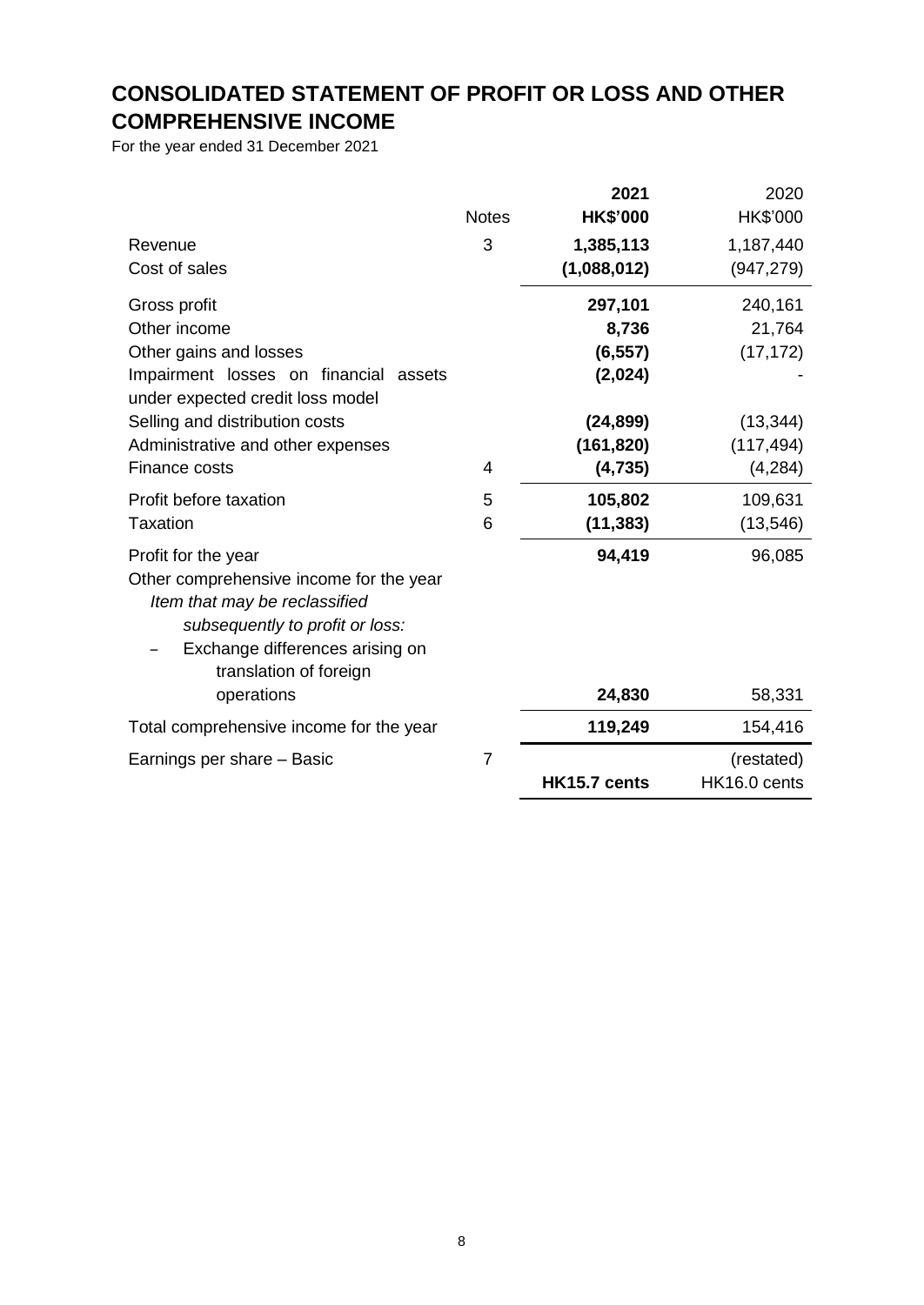## **CONSOLIDATED STATEMENT OF FINANCIAL POSITION**

At 31 December 2021

|                                            |              | 2021            | 2020     |
|--------------------------------------------|--------------|-----------------|----------|
|                                            | <b>Notes</b> | <b>HK\$'000</b> | HK\$'000 |
| Non-current assets                         |              |                 |          |
| Property, plant and equipment              |              | 575,220         | 521,480  |
| Right-of-use assets                        |              | 75,069          | 68,575   |
| Refundable rental deposit                  |              | 1,139           |          |
| Deposit for land use rights                |              | 22,209          | 21,635   |
| Deposits paid for acquisition of property, |              |                 |          |
| plant and equipment                        |              | 21,826          | 17,947   |
| Deposit and prepayment for a life          |              |                 |          |
| insurance policy                           |              | 3,706           | 3,923    |
|                                            |              | 699,169         | 633,560  |
| <b>Current assets</b>                      |              |                 |          |
| Inventories                                |              | 134,670         | 118,075  |
| Trade and other receivables                | 9            | 561,204         | 303,473  |
| <b>Taxation recoverable</b>                |              | 8,045           | 4,112    |
| Bank balances and cash                     |              | 207,002         | 174,638  |
|                                            |              | 910,921         | 600,298  |
| <b>Current liabilities</b>                 |              |                 |          |
| Trade and other payables                   | 10           | 332,376         | 251,632  |
| <b>Taxation payable</b>                    |              | 8,743           | 6,660    |
| <b>Bank borrowings</b>                     |              | 258,234         | 72,493   |
| Lease liabilities                          |              | 5,195           | 340      |
|                                            |              | 604,548         | 331,125  |
| Net current assets                         |              | 306,373         | 269,173  |
| Total assets less current liabilities      |              | 1,005,542       | 902,733  |
|                                            |              |                 |          |
| Non-current liability<br>Lease liabilities |              | 4,443           | 2,883    |
| Net assets                                 |              | 1,001,099       | 899,850  |
|                                            |              |                 |          |
| Capital and reserves                       |              |                 |          |
| Share capital                              |              | 60,000          | 50,000   |
| Reserves                                   |              | 941,099         | 849,850  |
| <b>Total equity</b>                        |              | 1,001,099       | 899,850  |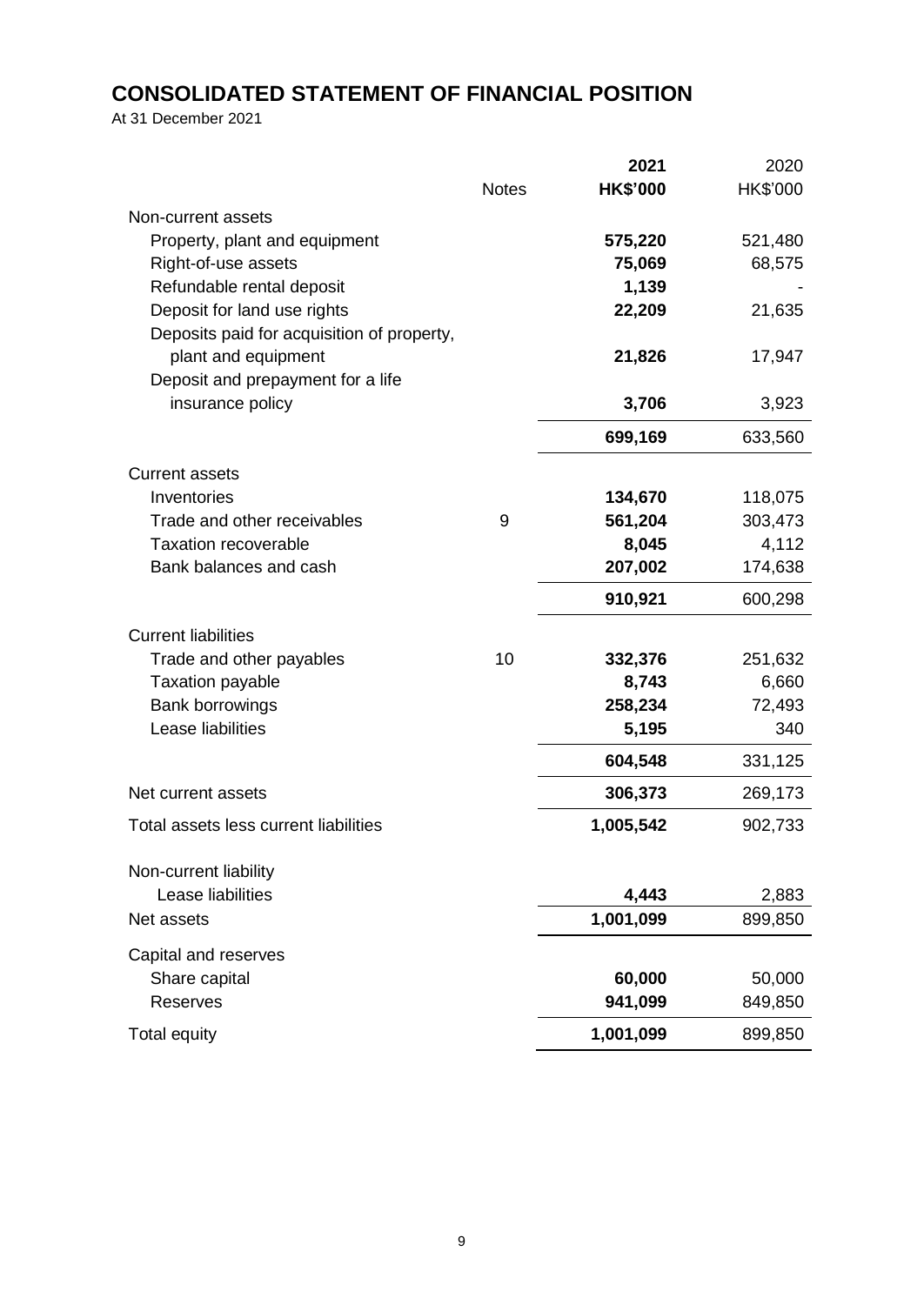## **NOTES**

#### **1. General**

The Company is a public limited company incorporated in the Cayman Islands and its shares are listed on the Stock Exchange of Hong Kong Limited (the "Stock Exchange"). Its immediate holding company and ultimate holding company are Ming Fung Investment Limited and Ming Fung Holdings (Hong Kong) Limited respectively, companies with limited liabilities incorporated in the British Virgin Islands. Its ultimate controlling shareholder is Mr. Yiu Hon Ming ("Mr. Yiu"), who is also the chairman and executive director of the Company. The Company is an investment holding company and the principal activities of its principal subsidiaries are manufacture and trading of stainless steel products.

The consolidated financial statements are presented in Hong Kong dollars ("HK\$"), which is the same as the functional currency of the Company.

#### **2. Application of Amendments to Hong Kong Financial Reporting Standards** ("**HKFRSs**")

#### **Amendments to HKFRSs that are mandatorily effective for the current year**

In the current year, the Company and its subsidiaries (collectively referred to as the "Group") have applied the following amendments to HKFRSs issued by the Hong Kong Institute of Certified Public Accountants ("HKICPA") for the first time, which are mandatorily effective for the annual periods beginning on or after 1 January 2021 for the preparation of the consolidated financial statements:

 HKAS 39, HKFRS 7, HKFRS 4 and HKFRS 16

Amendment to HKFRS 16 Covid-19-Related Rent Concessions Amendments to HKFRS 9. Interest Rate Benchmark Reform - Phase 2

In addition, the Group applied the agenda decision of the IFRS Interpretations Committee (the "Committee") of the International Accounting Standards Board issued in June 2021 which clarified the costs an entity should include as "estimated costs necessary to make the sale" when determining the net realisable value of inventories.

Except as described below, the application of the amendments to HKFRSs in the current year has had no material impact on the Group's financial positions and performance for the current and prior years and/or on the disclosures set out in these consolidated financial statements.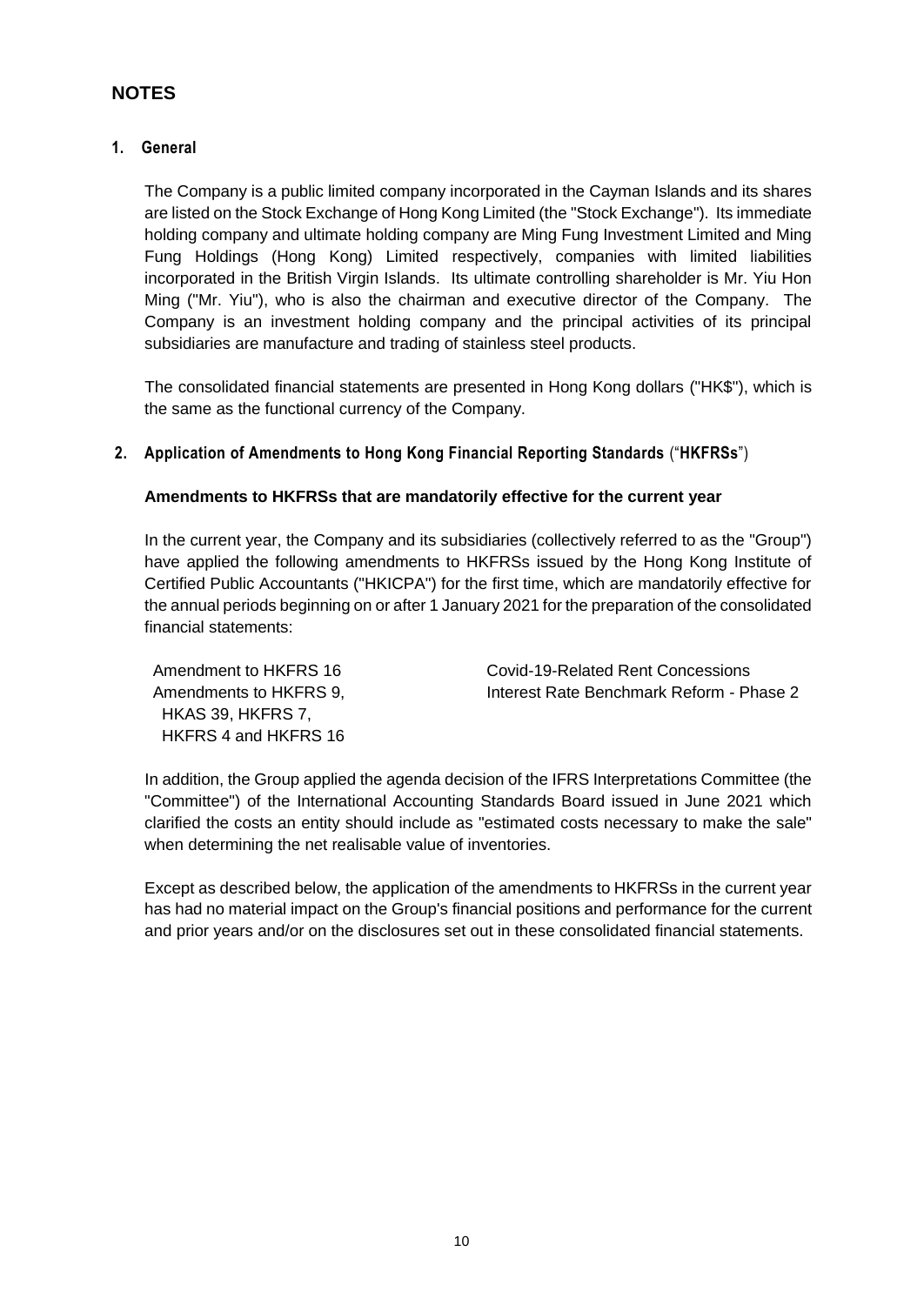2.1 Impacts on application of Amendments to HKFRS 9, HKAS 39, HKFRS 7, HKFRS 4 and HKFRS 16 Interest Rate Benchmark Reform - Phase 2

The Group has applied the amendments for the first time in the current year. The amendments relate to changes in the basis for determining the contractual cash flows of financial assets, financial liabilities and lease liabilities as a result of interest rate benchmark reform, specific hedge accounting requirements and the related disclosure requirements applying HKFRS 7 "Financial Instruments: Disclosures".

As at 1 January 2021, the Group has certain bank borrowings, the interests of which are indexed to benchmark rates that will or may be subject to interest rate benchmark reform. The following table shows the total amounts of these outstanding contracts. The amounts of financial liability are shown at their carrying amounts.

|                            | <b>HKD Hong Kong</b> |
|----------------------------|----------------------|
|                            | Interbank            |
|                            | <b>Offered Rate</b>  |
|                            | ("HIBOR")            |
|                            | HK\$'000             |
| <b>Financial liability</b> |                      |
| Bank borrowings            | 48,090               |
|                            |                      |

The amendments have had no impact on the consolidated financial statements as none of the relevant contracts has been transitioned to the relevant replacement rates during the year. The Group will apply the practical expedient in relation to the changes in contractual cash flows resulting from the interest rate benchmark reform for bank borrowings measured at amortised cost.

2.2 Impacts on application of the agenda decision of the Committee - Cost necessary to sell inventories (HKAS 2 "Inventories")

In June 2021, the Committee, through its agenda decision, clarified the costs an entity should include as "estimated costs necessary to make the sale" when determining the net realisable value of inventories. In particular, whether such costs should be limited to those that are incremental to the sale. The Committee concluded that the estimated costs necessary to make the sale should not be limited to those that are incremental but should also include costs that an entity must incur to sell its inventories including those that are not incremental to a particular sale.

The Group's accounting policy prior to the Committee's agenda decision was to determine the net realisable value of inventories taking into consideration incremental costs only. Upon application of the Committee's agenda decision, the Group changed its accounting policy to determine the net realisable value of inventories taking into consideration both incremental costs and other cost necessary to sell inventories. The new accounting policy has been applied retrospectively.

The application of the Committee's agenda decision has had no material impact on the Group's financial positions and performance.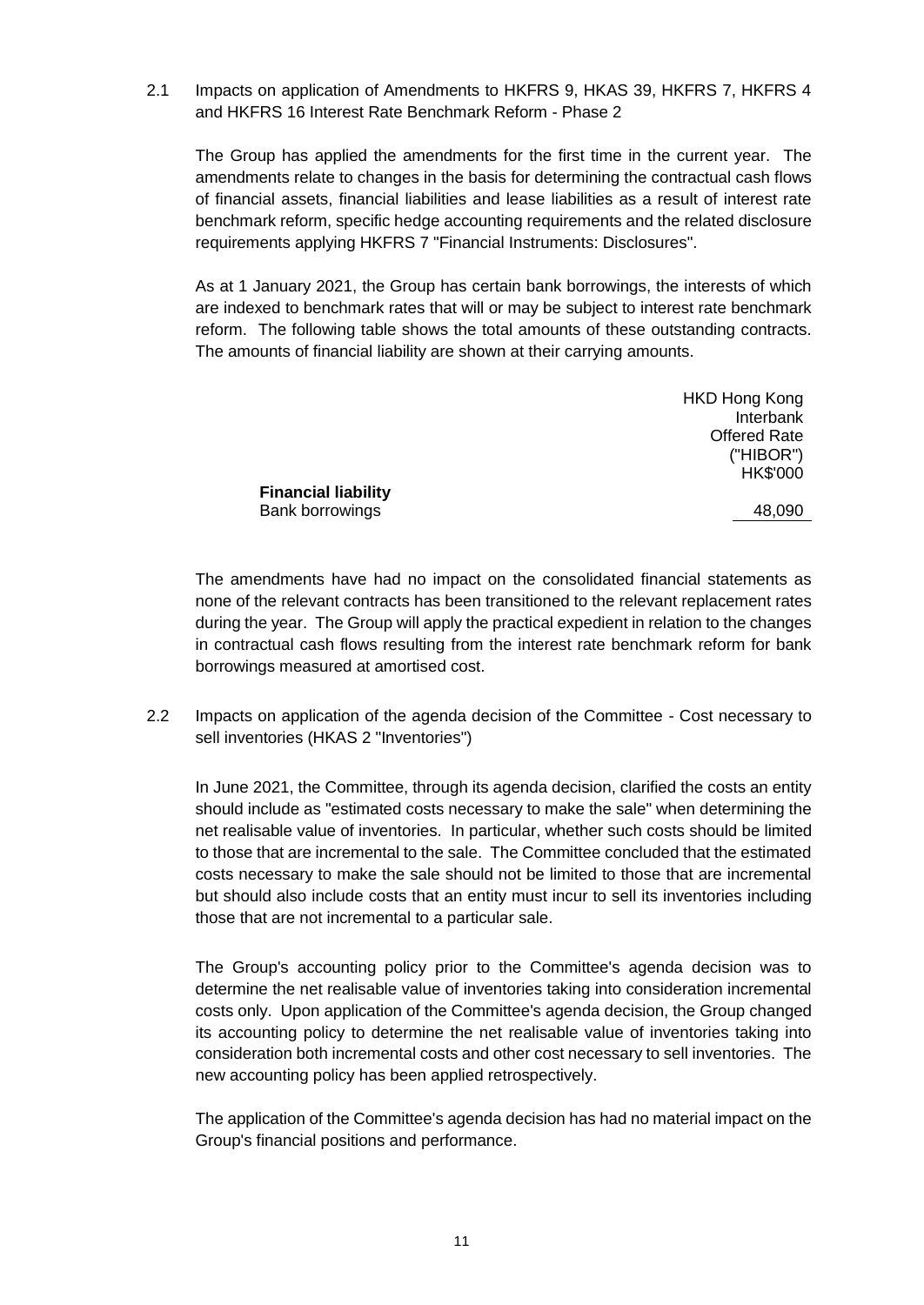#### **New and amendments to HKFRSs in issue but not yet effective**

The Group has not early applied the following new and amendments to HKFRSs that have been issued but are not yet effective:

| <b>HKFRS 17</b>                                               | Contracts and<br>the<br>related<br>Insurance<br>$A$ mendments <sup>3</sup>                                                              |
|---------------------------------------------------------------|-----------------------------------------------------------------------------------------------------------------------------------------|
| Amendments to HKFRS 3                                         | Reference to the Conceptual Framework <sup>2</sup>                                                                                      |
| Amendments to HKFRS 10<br>and HKAS 28                         | Sale or Contribution of Assets between an<br>Investor and its Associate or Joint Venture <sup>4</sup>                                   |
| Amendment to HKFRS 16                                         | Covid-19-Related Rent Concessions beyond<br>30 June 2021 <sup>1</sup>                                                                   |
| Amendments to HKAS 1                                          | Classification of Liabilities as Current or Non-<br>current and related amendments to Hong<br>Kong Interpretation 5 (2020) <sup>3</sup> |
| Amendments to HKAS 1 and<br><b>HKFRS Practice Statement 2</b> | Disclosure of Accounting Policies <sup>3</sup>                                                                                          |
| Amendments to HKAS 8                                          | Definition of Accounting Estimates <sup>3</sup>                                                                                         |
| Amendments to HKAS 12                                         | Deferred Tax related to Assets and<br>Liabilities arising from a Single Transaction <sup>3</sup>                                        |
| Amendments to HKAS 16                                         | Property, Plant and Equipment - Proceeds<br>before Intended Use <sup>2</sup>                                                            |
| Amendments to HKAS 37                                         | Onerous Contracts - Cost of Fulfilling a<br>Control <sup>2</sup>                                                                        |
| Amendments to HKFRSs                                          | Annual Improvements to HKFRSs 2018 -<br>2020 <sup>2</sup>                                                                               |

- <sup>1</sup> Effective for annual periods beginning on or after 1 April 2021.
- <sup>2</sup> Effective for annual periods beginning on or after 1 January 2022.
- 3 Effective for annual periods beginning on or after 1 January 2023.
- <sup>4</sup> Effective for annual periods beginning on or after a date to be determined.

#### **3. Revenue and Segment Information**

The Group is engaged in manufacture and trading of stainless steel products. Information reported to the members of executive directors of the Company, being the chief operating decision makers (the "CODM"), for the purposes of resources allocation and assessment of performance focuses on revenue analysis by products, including mobile phone cases and parts, watch bracelets, smart wearable cases and parts, and fashion accessories, and by geographic locations of customers, including PRC, Switzerland, Hong Kong, Vietnam, Liechtenstein and other European countries, Taiwan and other countries. However, other than revenue analysis, no operating results and other discrete financial information is available. In addition, the CODM reviews the results of the Group as a whole to make decisions. Accordingly, only entity-wide disclosures, major customers and geographic information are presented.

The revenue of the Group from manufacture and trading of stainless steel products is recognised when the goods are passed to the customers, which is the point of time when the customers have the ability to direct the use of the goods and obtain substantially all of the remaining benefits of the goods.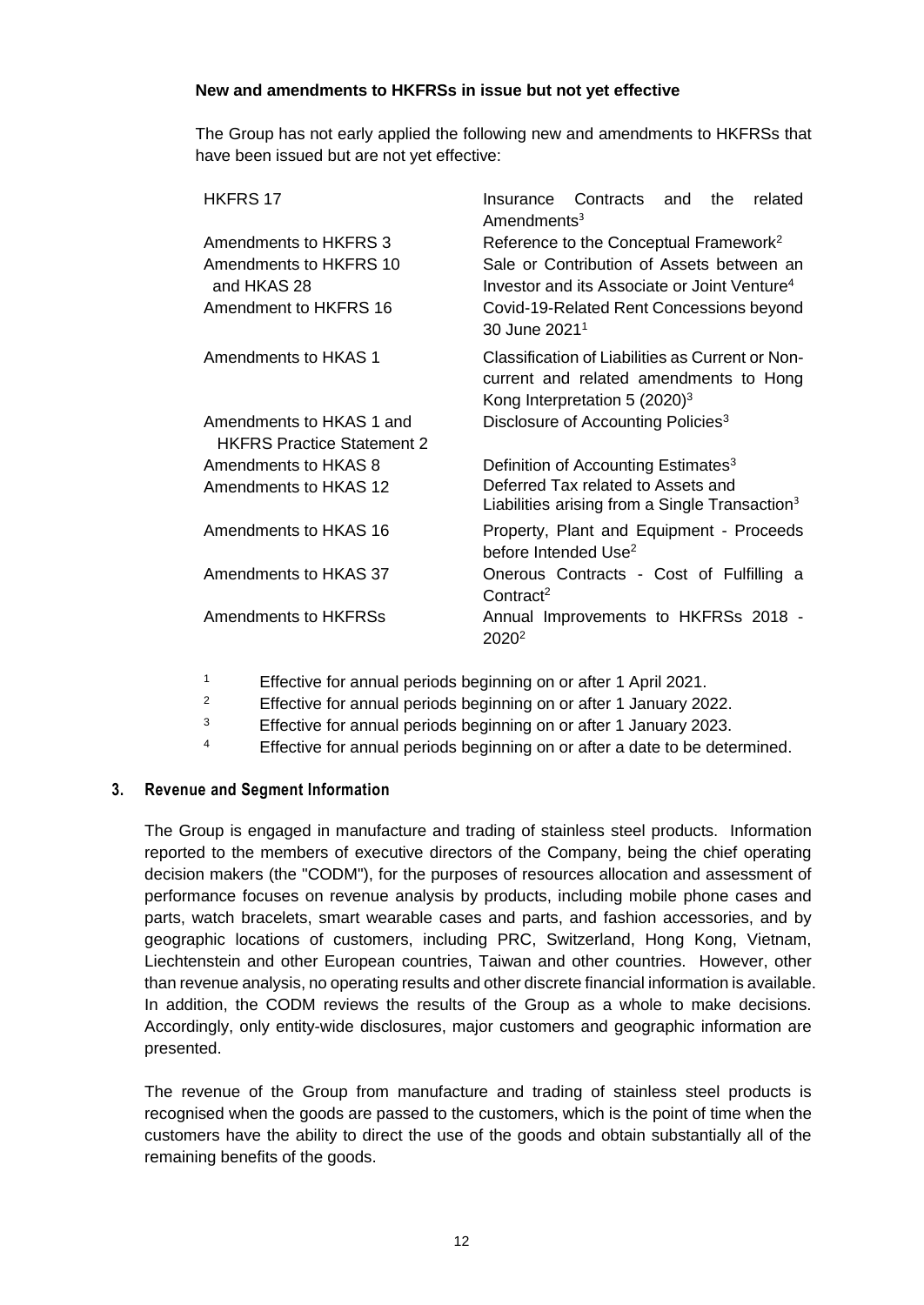The Group applies the practical expedient in HKFRS 15 and does not disclose information about transaction price allocated to remaining performance obligation as the performance obligation is part of a contract that has an original expected duration of one year or less.

#### Revenue from major products

Revenue by products are as follows:

|                                                                                                                 | 2021<br><b>HK\$'000</b>                 | 2020<br>HK\$'000                        |
|-----------------------------------------------------------------------------------------------------------------|-----------------------------------------|-----------------------------------------|
| Mobile phone cases and parts<br>Watch bracelets<br>Smart wearable cases and parts<br><b>Fashion accessories</b> | 567,465<br>376,687<br>361,196<br>79,765 | 650,760<br>211,621<br>273,801<br>51,258 |
|                                                                                                                 | 1,385,113                               | 1,187,440                               |

#### Geographical information

Revenue from external customers based on locations of customers attributed to the Group by geographical areas is as follows:

|                                            | 2021<br><b>HK\$'000</b> | 2020<br>HK\$'000 |
|--------------------------------------------|-------------------------|------------------|
| <b>PRC</b>                                 | 742,454                 | 603,908          |
| Switzerland                                | 359,472                 | 199,745          |
| Hong Kong                                  | 94,592                  | 102,688          |
| Vietnam                                    | 79,266                  | 17,894           |
| Liechtenstein and other European countries | 75,856                  | 47,434           |
| Taiwan                                     | 30,471                  | 214,543          |
| Other countries                            | 3,002                   | 1,228            |
|                                            | 1,385,113               | 1,187,440        |

#### **4. Finance Costs**

|                                                          | 2021<br><b>HK\$'000</b> | 2020<br>HK\$'000 |
|----------------------------------------------------------|-------------------------|------------------|
| Interests on:                                            |                         |                  |
| bank borrowings<br>$\overline{\phantom{a}}$              | 3,092                   | 4,099            |
| loans related to bills discounted with<br>$\blacksquare$ |                         |                  |
| recourse                                                 | 1,228                   |                  |
| lease liabilities                                        | 415                     | 185              |
|                                                          | 4,735                   | 4,284            |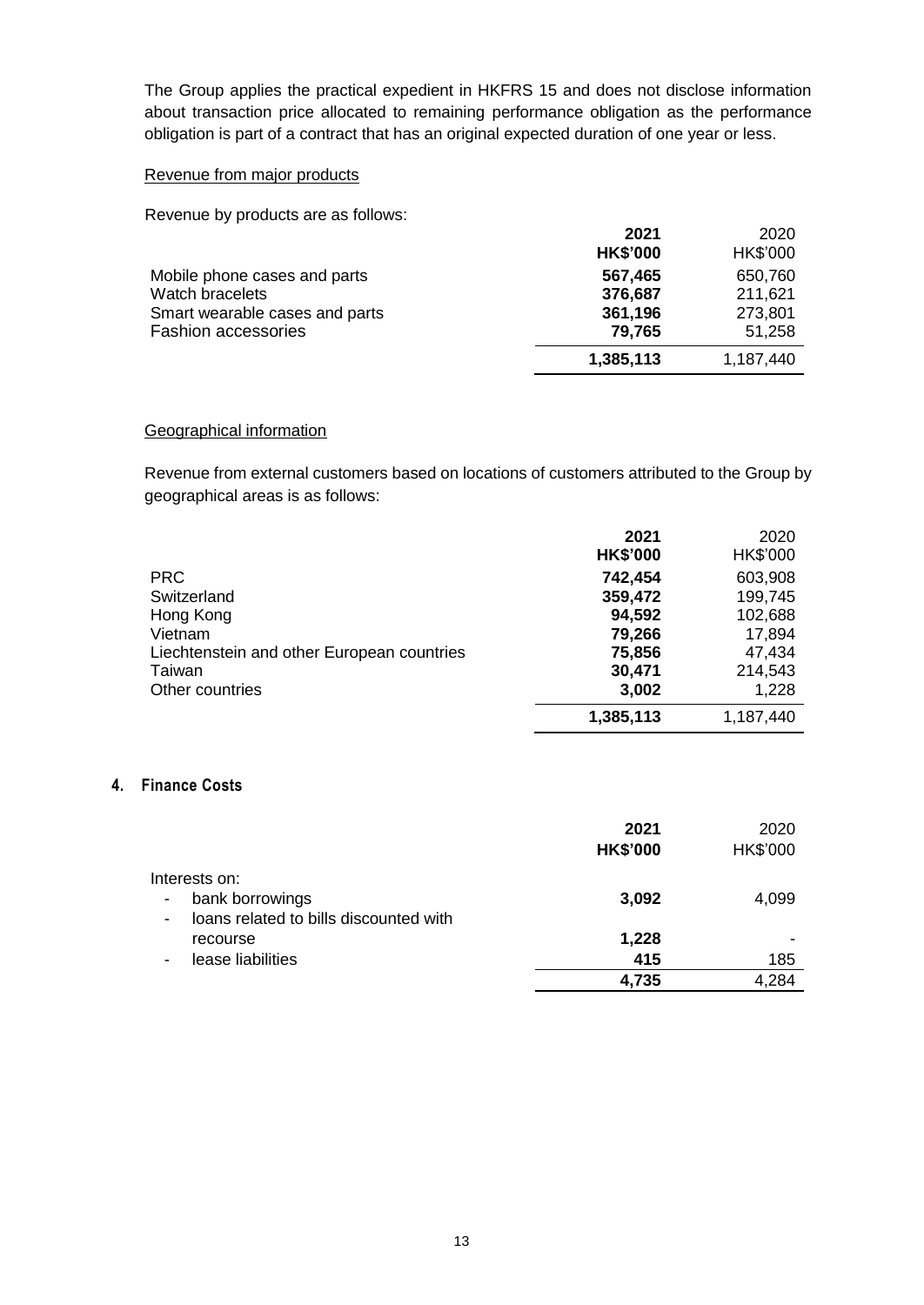#### **5. Profit Before Taxation**

|                                                                      | 2021<br><b>HK\$'000</b> | 2020<br><b>HK\$'000</b> |
|----------------------------------------------------------------------|-------------------------|-------------------------|
| Profit before taxation has been arrived at after<br>charging:        |                         |                         |
| Directors' remuneration                                              |                         |                         |
| Other staff costs                                                    | 6,097<br>415,189        | 7,175<br>343,951        |
| Other staff's retirement benefits schemes                            |                         |                         |
| contributions                                                        | 35,037                  | 14,059                  |
| <b>Total staff costs</b>                                             | 456,323                 | 365,185                 |
| Less: Capitalised in inventories                                     | (363, 624)              | (298, 054)              |
|                                                                      | 92,699                  | 67,131                  |
| Auditor's remuneration<br>Cost of inventories recognised as expenses | 1,530                   | 1,480                   |
| (including staff costs and depreciation                              |                         |                         |
| capitalised in inventories)                                          | 1,072,530               | 939,675                 |
| Depreciation of right-of-use assets                                  | 5,522                   | 2,424                   |
| Depreciation of property, plant and equipment                        | 60,328                  | 53,842                  |
| Less: Capitalised in inventories                                     | (43, 526)               | (38, 418)               |
| Premium charges on a life insurance policy                           | 22,324<br>325           | 17,848<br>326           |
|                                                                      |                         |                         |
| <b>Taxation</b>                                                      |                         |                         |
|                                                                      | 2021                    | 2020                    |
|                                                                      | <b>HK\$'000</b>         | HK\$'000                |
| The charge (credit) comprises:                                       |                         |                         |
|                                                                      |                         |                         |
| Hong Kong Profits Tax                                                |                         |                         |
| Current year                                                         | 10,075                  | 10,677                  |
| Overprovision in prior years                                         | (20)                    | (60)                    |
|                                                                      | 10,055                  | 10,617                  |
| PRC EIT                                                              |                         |                         |
| Current year                                                         | 2,388                   | 5,987                   |
| Overprovision in prior years                                         | (1,060)                 | (3,058)                 |
|                                                                      | 1,328                   | 2,929                   |
|                                                                      | 11,383                  | 13,546                  |

#### Hong Kong Profits Tax

**6. Taxation**

Under the two-tiered profits tax rates regime, the first HK\$2 million of assessable profits of a qualifying group entity will be taxed at 8.25%, and assessable profits above HK\$2 million will be taxed at 16.5%. The profits of group entities not qualifying for the two-tiered profits tax rates regime will continue to be taxed at a flat rate of 16.5%. Hong Kong Profits Tax is calculated at 16.5% on the estimated assessable profit for both years.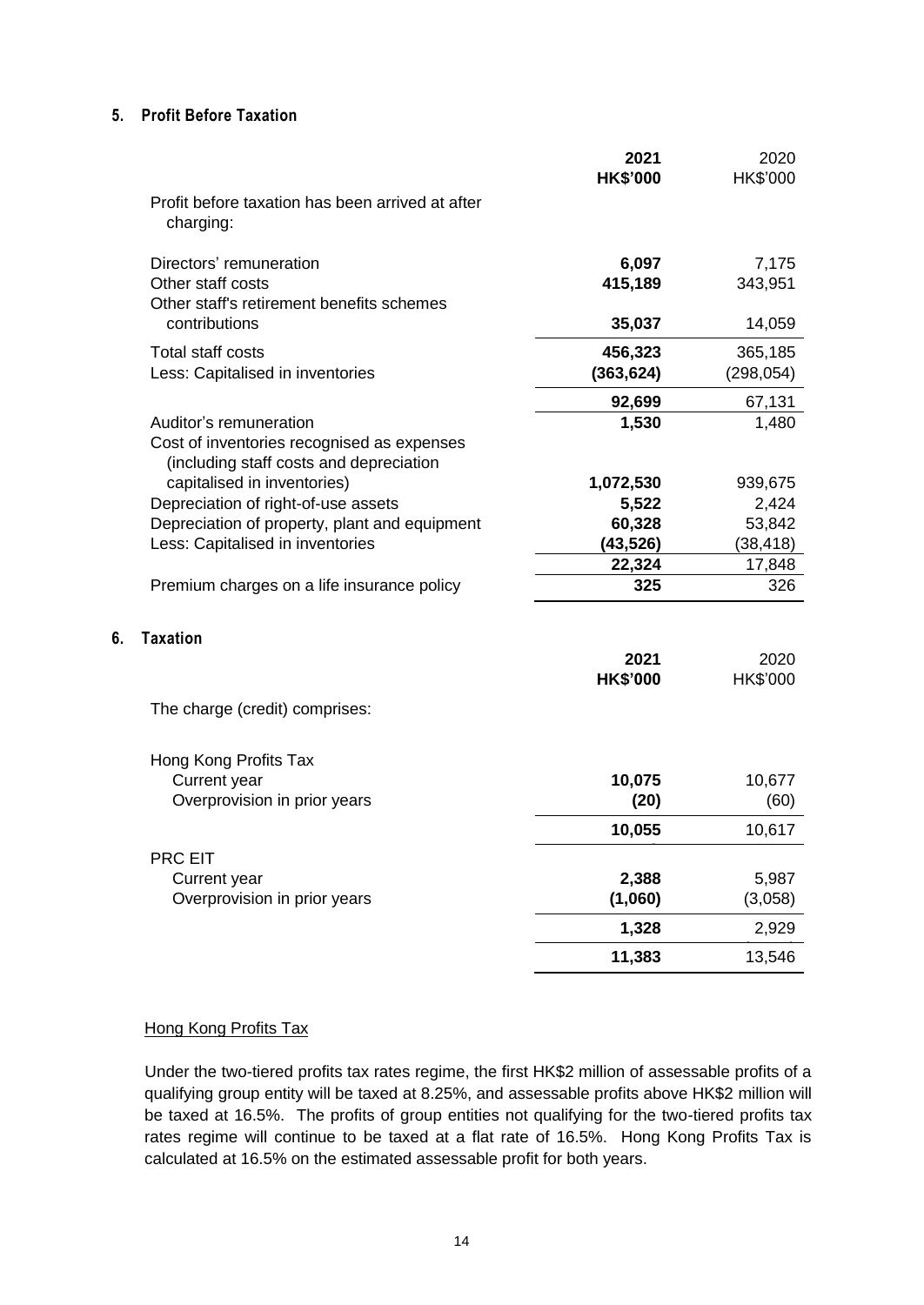#### PRC EIT

Under EIT Law and Implementation Regulation of the EIT Law, the tax rate of group entities in the PRC is 25%. Certain PRC subsidiaries of the Group were awarded the High and New Technology Enterprise ("HNTE") certificate in prior years and eligible to a tax rate of 15% for 3 years until 31 December 2022. The recognition as a HNTE is subject to review every three years by the relevant government bodies.

According to relevant laws and regulations promulgated by the State Administration of Tax of the PRC effective from 2008 onwards, enterprises engaging in research and development activities are entitled to claim 200% (2020: 175%) of their qualified research and development expenses so incurred as tax deductible expenses when determining their assessable profits for the year ("Super Deduction"). The Group has made its best estimate for the Super Deduction to be claimed for the subsidiaries in ascertaining their assessable profits for the year.

#### **7. Earnings Per Share**

The calculation of the basic earnings per share attributable to owners of the Company is based on the following data:

|                                                                                           | 2021<br><b>HK\$'000</b> | 2020<br>HK\$'000   |
|-------------------------------------------------------------------------------------------|-------------------------|--------------------|
| Earnings for the purposes of calculating basic<br>earnings per share (profit for the year |                         |                    |
| attributable to owners of the Company)                                                    | 94,419                  | 96,085             |
|                                                                                           |                         |                    |
|                                                                                           | Number of shares        |                    |
|                                                                                           | '000                    | '000<br>(restated) |
| Weighted average number of shares for the<br>purpose of calculating basic earnings per    |                         |                    |
| share                                                                                     | 600,000                 | 600,000            |

The weighted average number of ordinary shares for the purpose of basic earnings per share for both years has been adjusted for issue of bonus shares that took place on 21 June 2021.

No diluted earnings per share were presented as there were no potential ordinary shares in issue for both years.

#### **8. Dividends**

|                                                                                                                                                                      | 2021<br><b>HK\$'000</b> | 2020<br>HK\$'000 |
|----------------------------------------------------------------------------------------------------------------------------------------------------------------------|-------------------------|------------------|
| Dividends recognised as distribution during the year:<br>2021 interim dividend - HK0.5 cent per ordinary share<br>2020 final dividend - HK3 cents per ordinary share | 3,000<br>15,000         |                  |
| 2019 final dividend - HK3 cents per ordinary share                                                                                                                   |                         | 15,000           |
|                                                                                                                                                                      | 18,000                  | 15,000           |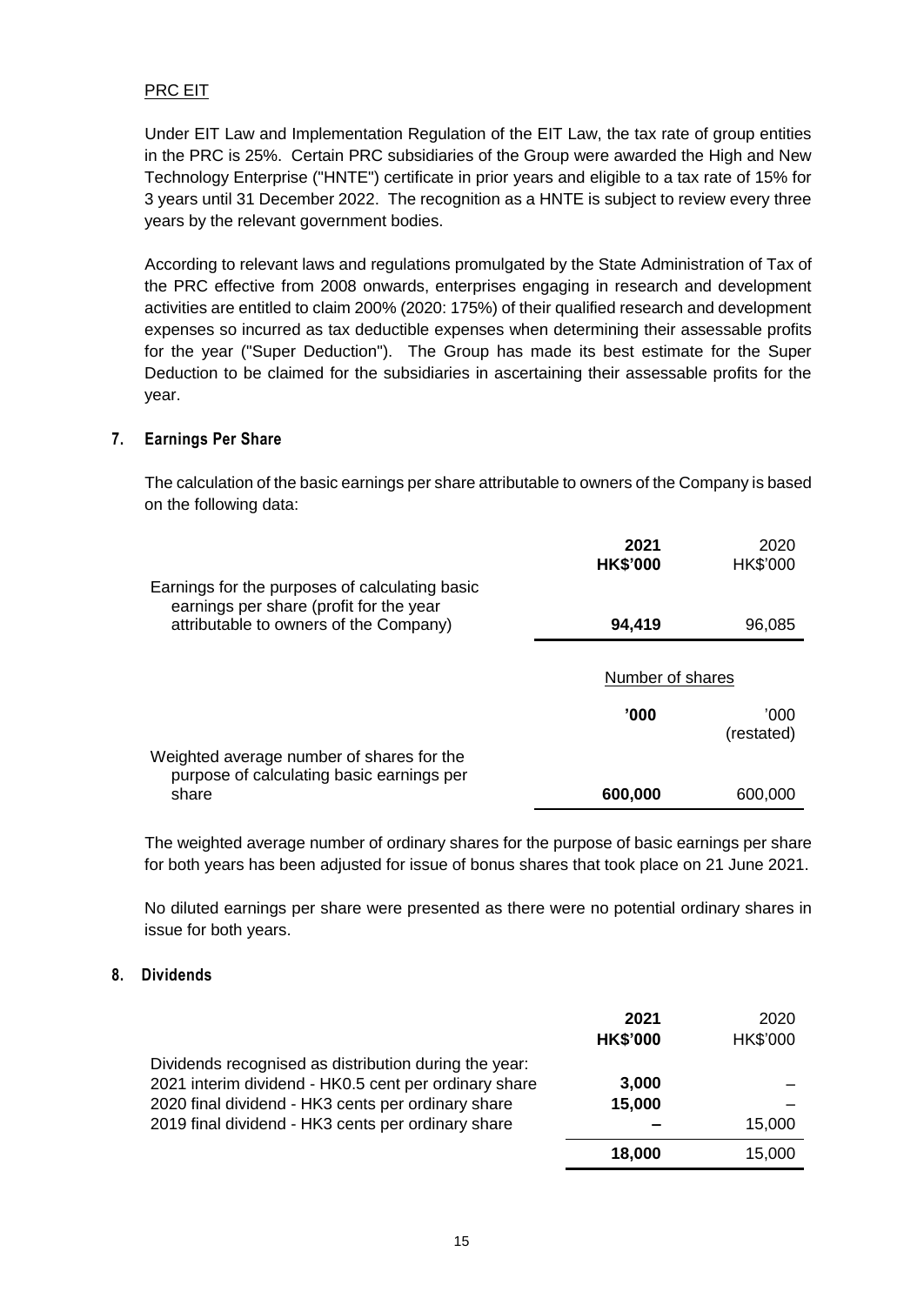On 31 March 2022, a final dividend of HK3 cents (2020: a final dividend of HK3 cents) per ordinary share in respect of the year ended 31 December 2021, totalling HK\$18,000,000 (2020: HK\$15,000,000), has been proposed by the board of directors of the Company. The final dividend is subject to approval by the shareholders of the Company in the forthcoming annual general meeting.

#### **9. Trade and Other Receivables**

|                                                  | 2021<br><b>HK\$'000</b> | 2020<br>HK\$'000 |
|--------------------------------------------------|-------------------------|------------------|
| Trade receivables                                | 360,515                 | 251,950          |
| Less: Allowance for expected credit loss ("ECL") | (1,660)                 |                  |
|                                                  | 358,855                 | 251,950          |
| <b>Bills receivables</b>                         | 131,969                 |                  |
| Less: Allowance for ECL                          | (364)                   |                  |
|                                                  | 131,605                 |                  |
| Prepayments and deposits                         | 8,034                   | 8,806            |
| Value added tax recoverable                      | 60,979                  | 40,694           |
| Refundable rental deposits                       |                         | 442              |
| <b>Others</b>                                    | 1,731                   | 1,581            |
|                                                  | 561,204                 | 303,473          |

The trade receivables and bills receivables are from contracts with customers. As at 1 January 2020, trade receivables arising from contracts with customers amounted to HK\$264,090,000.

Payment terms with customers are mainly on credit. Invoices are normally payable within 30 to 90 days by the customers from date of issuance. A longer credit period may be granted to large or long-established customers with good payment history.

The following is an aging analysis of trade receivables at the end of each reporting period based on the date of delivery, which approximated the respective revenue recognition dates.

|               | 2021            | 2020     |
|---------------|-----------------|----------|
|               | <b>HK\$'000</b> | HK\$'000 |
| 0 to 30 days  | 174,176         | 112,234  |
| 31 to 60 days | 150,105         | 98,990   |
| 61 to 90 days | 23,682          | 39,304   |
| Over 90 days  | 10,892          | 1,422    |
|               | 358,855         | 251,950  |

As at 31 December 2021, total bills received amounting to HK\$131,605,000 (2020: nil) are held by the Group for future settlement of trade receivables, of which certain bills amounting to HK\$131,331,000 (2020: nil) were discounted by the Group. The Group continues to recognise their full carrying amounts at the end of the reporting period. All bills received by the Group are with a maturity period of 4 months or less.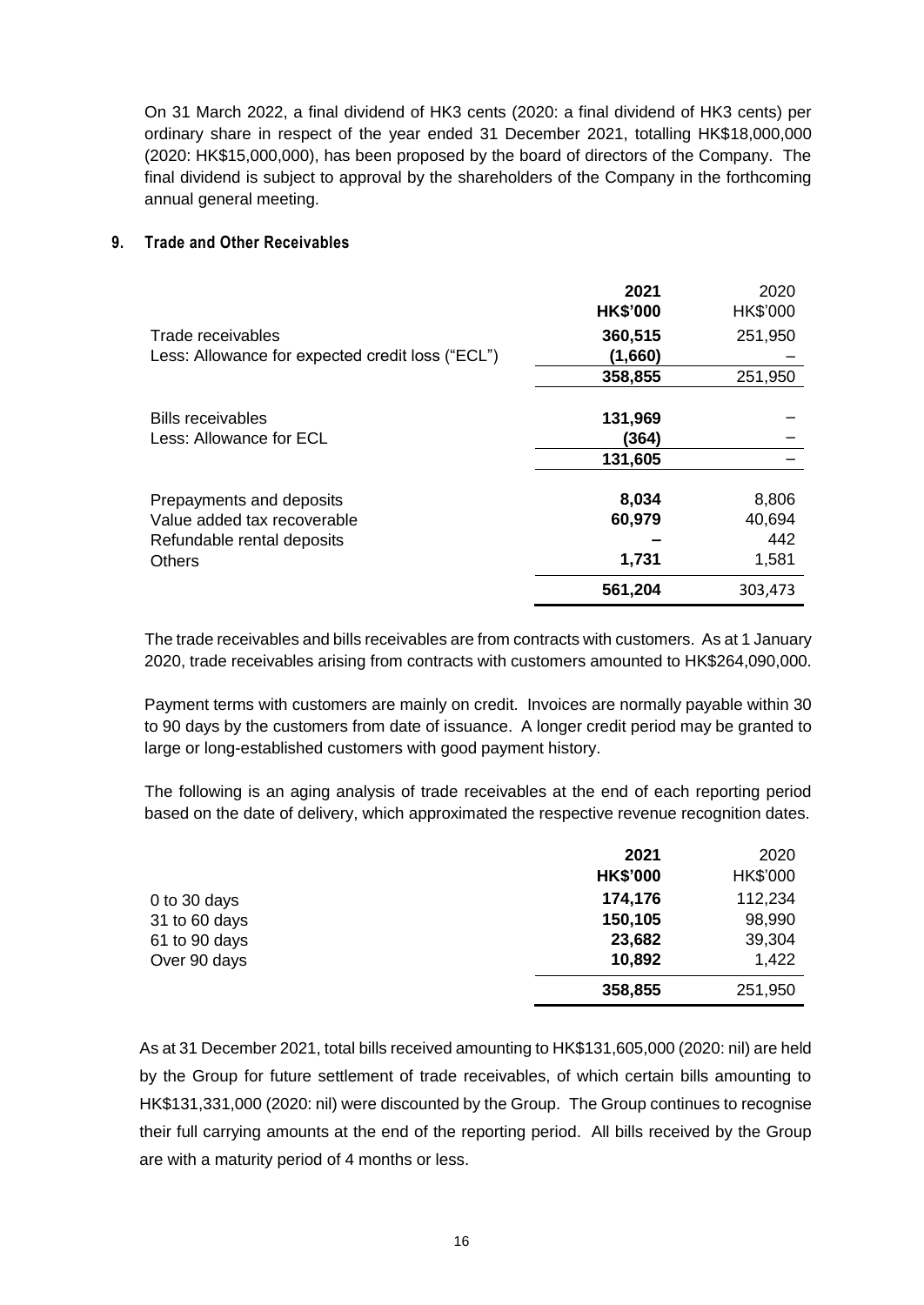## **10. Trade and Other Payables**

|                                                 | 2021            | 2020     |
|-------------------------------------------------|-----------------|----------|
|                                                 | <b>HK\$'000</b> | HK\$'000 |
| Trade payables                                  | 251,627         | 193,759  |
| Payroll and welfare payables                    | 38,159          | 30,817   |
| Value added tax payable                         | 14,066          | 993      |
| Payables for acquisition of property, plant and | 7,785           | 13,538   |
| equipment                                       |                 |          |
| Commissions and other payables to intermediary  | 6,700           | 6,611    |
| agents                                          |                 |          |
| Other tax payables                              | 4,536           | 2,426    |
| Accrued expense                                 | 2,286           | 2,573    |
| Interest payable                                | 591             | 339      |
| <b>Others</b>                                   | 6,626           | 576      |
|                                                 | 332,376         | 251,632  |

The Group normally receives credit terms of 30 to 90 days from its suppliers. The following is an aging analysis of trade payables at the end of each reporting period based on invoice date:

|               | 2021            | 2020     |
|---------------|-----------------|----------|
|               | <b>HK\$'000</b> | HK\$'000 |
| 0 to 30 days  | 76,178          | 51,369   |
| 31 to 60 days | 77,287          | 66,030   |
| 61 to 90 days | 59,921          | 38,285   |
| Over 90 days  | 38,241          | 38,075   |
|               | 251,627         | 193,759  |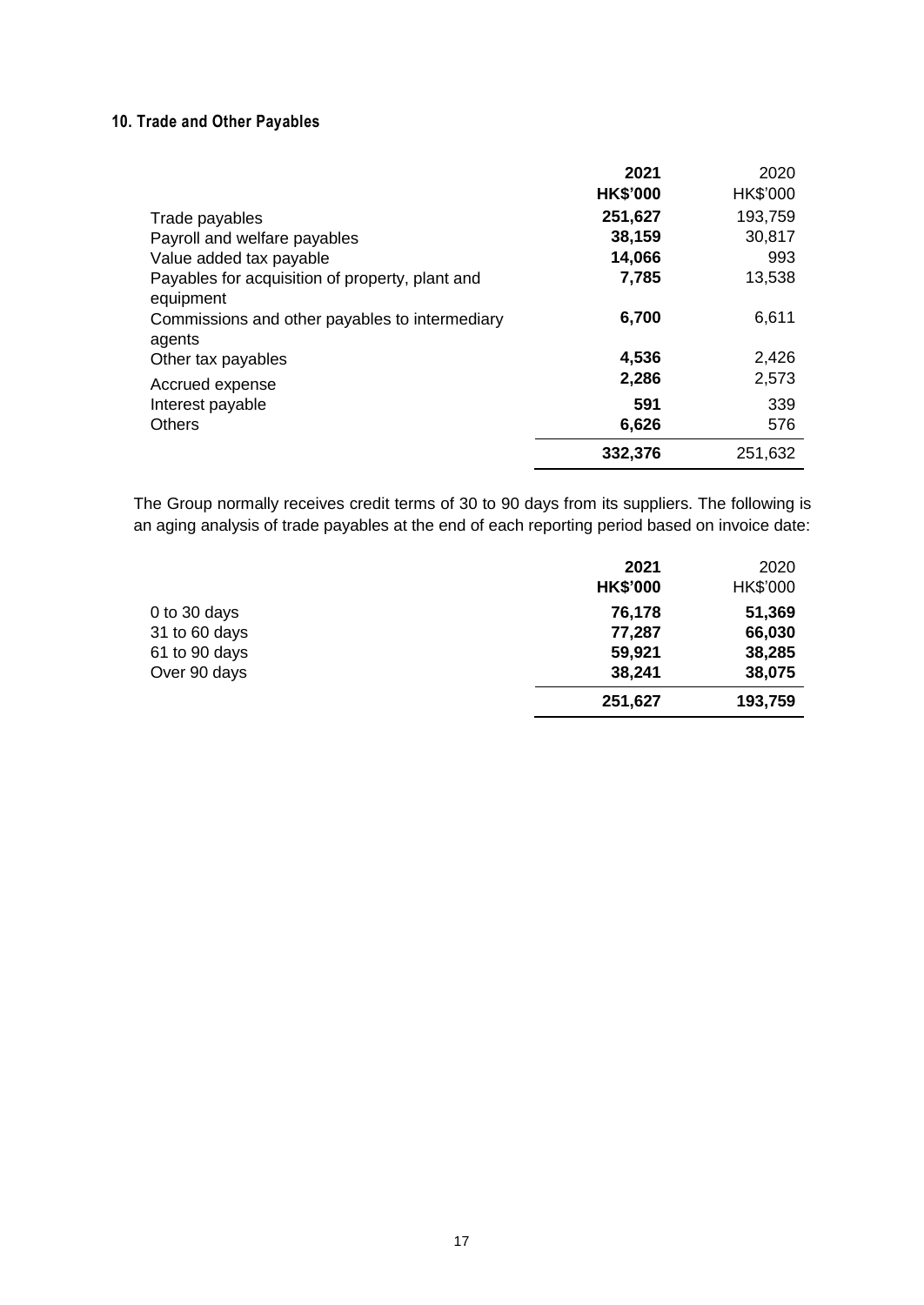## **CORPORATE GOVERNANCE**

The Company has applied the principles of the Corporate Governance Code (the "CG Code") as set out in Appendix 14 to the Rules Governing the Listing of Securities on the Stock Exchange (the "Listing Rules") and complied with all the applicable code provisions of the CG Code throughout the year.

The audit committee of the Company (the "Audit Committee") comprises wholly Independent Non-executive Directors. The Audit Committee has reviewed with the Company's management and external auditor, Messrs. Deloitte Touche Tohmatsu, the accounting principles and practices adopted by the Group and also discussed auditing, internal controls and financial reporting matters including the review of the Group's audited consolidated financial statements for the year ended 31 December 2021.

## **PURCHASE, SALE OR REDEMPTION OF THE COMPANY'S LISTED SECURITIES**

To celebrate the 10th anniversary of the listing of the Company's shares on the Stock Exchange, the Company issued 100,000,000 bonus shares without consideration on the basis of one bonus share for five shares held in June 2021 ("Bonus Share Issue"). During the year ended 31 December 2021, the Company sold two fractional shares arising from the Bonus Share Issue through private arrangement for an aggregate amount (excluding expenses) of HK\$2.48.

Saved as disclosed above, neither the Company nor any of its subsidiaries had purchased, sold or redeemed any of the listed securities of the Company during the year ended 31 December 2021.

## **MODEL CODE FOR SECURITIES TRANSACTIONS BY DIRECTORS**

The Company has adopted the Model Code for Securities Transactions by Directors of Listed Issuers (the "Model Code") as set out in Appendix 10 to the Listing Rules as its own code of conduct for dealing in securities of the Company by the Directors. Having made specific enquiry, all Directors confirmed that they have complied with the required standard of dealings as set out in the Model Code for the year ended 31 December 2021 and up to the date of this announcement.

## **PRELIMINARY ANNOUNCEMENT OF THE GROUP'S RESULTS**

The figures in respect of the Group's consolidated statement of financial position, consolidated statement of profit or loss and other comprehensive income and the related notes thereto for the year ended 31 December 2021 as set out in this preliminary announcement have been agreed by the Group's auditor, Messrs. Deloitte Touche Tohmatsu, to the amounts set out in the Group's audited consolidated financial statements for the year. The work performed by Messrs. Deloitte Touche Tohmatsu in this respect did not constitute an assurance engagement in accordance with Hong Kong Standards on Auditing, Hong Kong Standards on Review Engagements or Hong Kong Standards on Assurance Engagements issued by the HKICPA and consequently no assurance has been expressed by Messrs. Deloitte Touche Tohmatsu on this preliminary announcement.